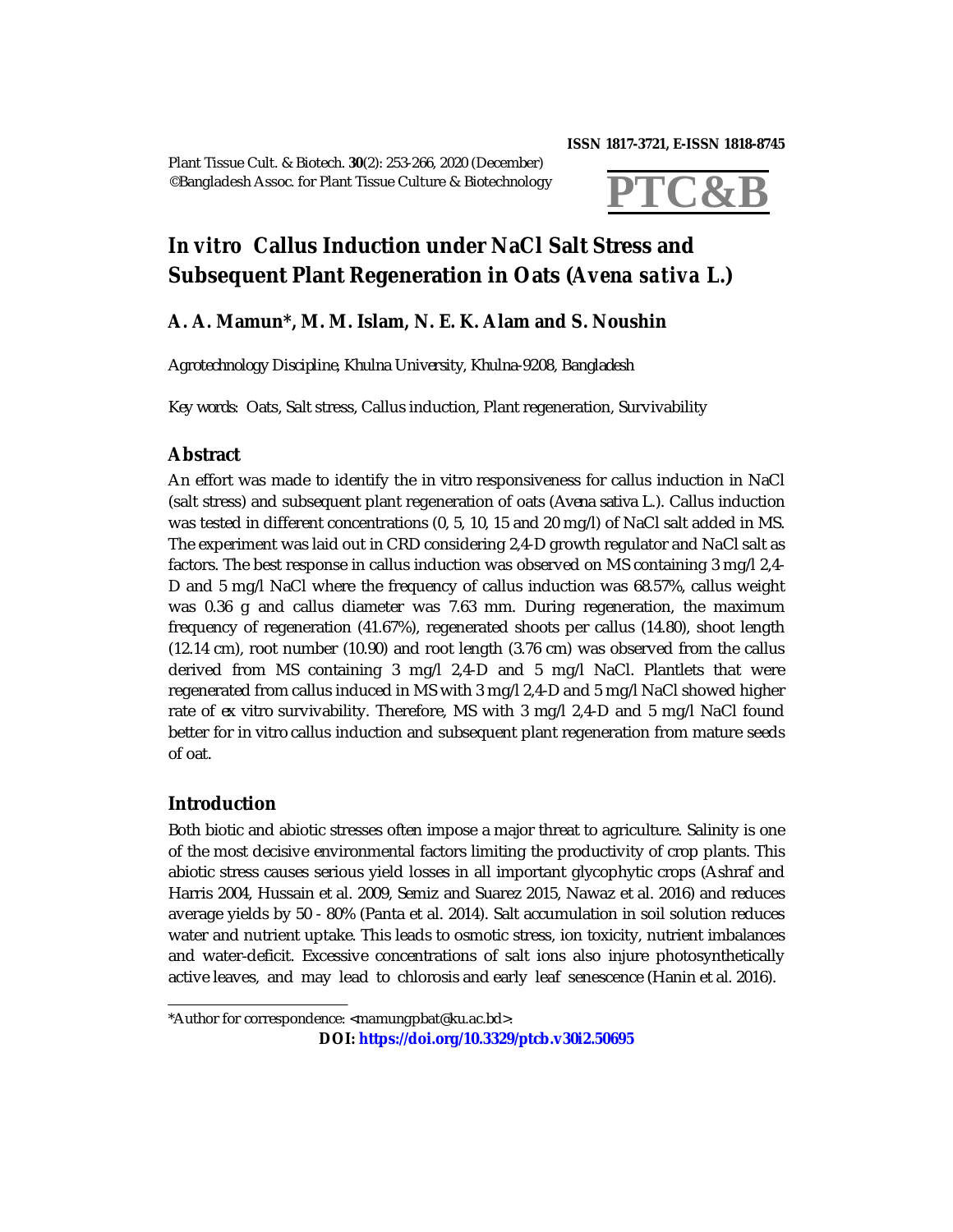Salinity can cause crop yield losses even though the effects of salinity may not be obvious. Both salt tolerance and sensitivity of a specific crop depend on its ability to extract water and nutrients from saline soils and to avoid excessive tissue accumulation of salt ions (Ahmad et al. 2017). Plants adapt to stresses using their astonishing plasticity to remodel themselves (Badea and Basu 2010). Worldwide, there are 952 million ha of salt affected land and out of 2.86 million ha of coastal and off-shore lands in Bangladesh about 1.056 million ha of arable lands are affected by varying degrees of salinity (IWM 2014). The growing demands of the expanding population for various biomass products have necessitated an exploitation of these soils. Salinity tolerance would therefore be a highly desirable characteristic to be induced in economically important multipurpose plant species like oats (*Avena sativa* L).

Oats is an important and traditional agricultural cereal crop grown in winter both under irrigated and rain fed conditions. It ranked around sixth in the world cereal production statistics following wheat, maize, rice, barley and sorghum. Oat plantations have a comparatively low input demand of insecticides, fungicides and fertilizers due to disease tolerance and low nourishment requirements. However, it requires sufficient water for growth and grain production. It is mainly used as animal feed, but it is one of the most promising future cereals in the functional food area. Food products include oatmeal, oat flour, natural cereals, meat product extenders, cookies and breads, granolas and baby food. Oat-based foods have unique value in human nutrition as it contains 16 per cent or more protein. Looking into the fast growing demography and quick popularization of dairy industry in our country, cultivation of oats as food and fodder crop is catching up in a big way and has an enormous scope in Bangladesh agriculture.

Development of stress-tolerant plants is of immense importance to increase crop productivity. Plant response to abiotic stress is a complex phenomenon, which could be approached efficiently through *in vitro* culture. It can help in the efforts to produce new cultivars against environmental stress factors. In addition, *in vitro* culture studies permit relatively faster responses, shorter generation time, and regular environmental conditions as compared to classical breeding methods (Elmaghrabi et al. 2013). *In vitro*  culture of plant cells and tissue has attracted considerable interest over recent years because it provides the means to study plant physiological and genetic processes in addition to offering the potential to assist in the breeding of improved cultivars by increasing genetic variability (Karp et al. 1987). Plant tissue culture techniques provide a promising and feasible approach to develop salt tolerant plants. *In vitro* selection of salt tolerant cell lines has been reported for several species (Tal 1994). *In vitro* selection relies on the induction of genetic variation among cells and/or tissues in cultured and regenerated plants (Rai et al. 2011). This is based on the *in vitro* culture of plant cells, tissues or organs on a medium supplemented with selective salts and only the regenerated plantlets capable of sustaining such environments are selected to obtain desirable characteristics.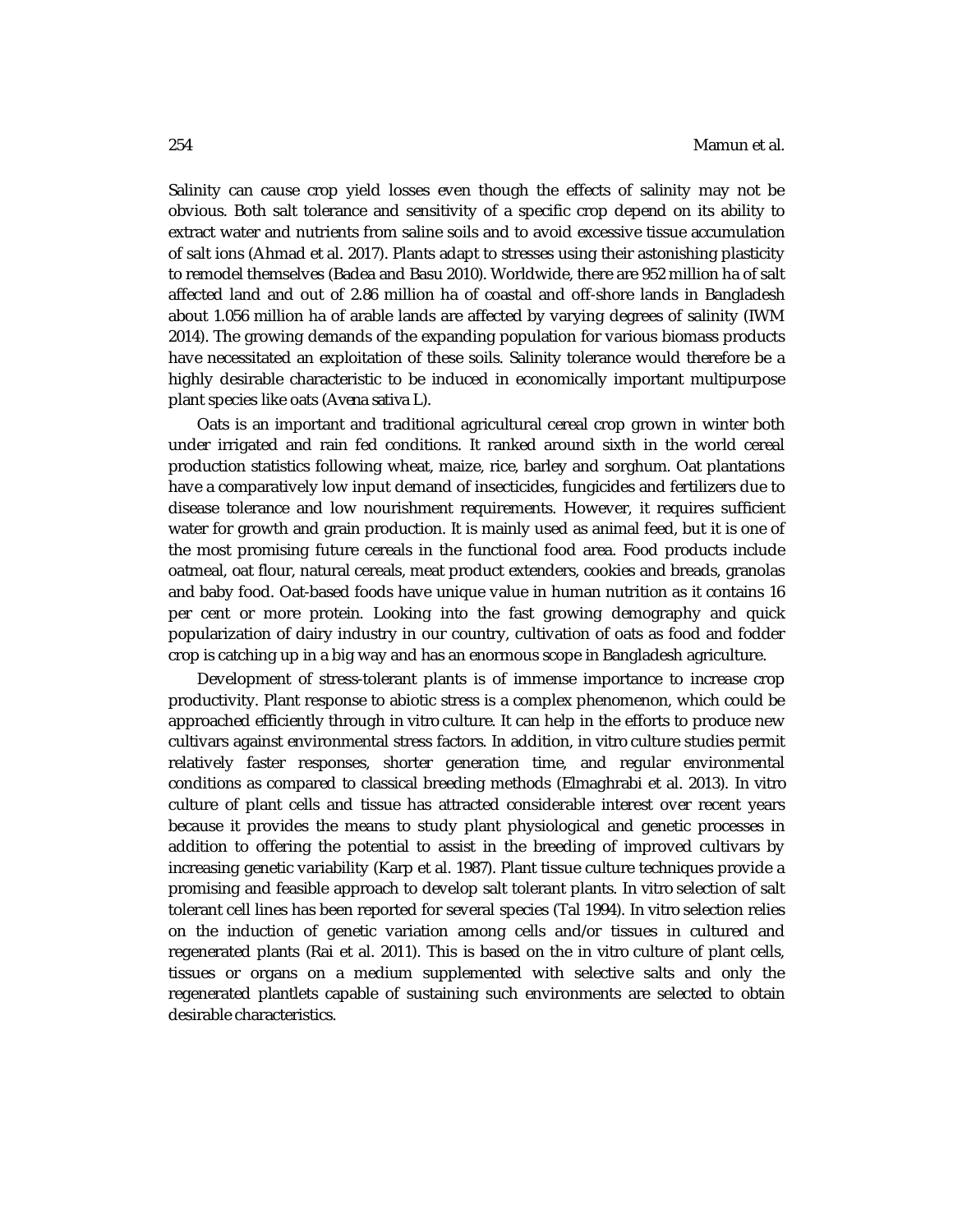There are a number of environmental issues and problems that are hindering the development of Bangladesh and among them soil salanization is a significant issue, particularly within the coastal regions. Salinity in the country received very little attention in the past. Increased pressure of growing population demand more food. Thus it has become increasingly important to explore the possibilities of increasing the potential of these (saline) lands for increased production of crops. As a solution for soil salinity, efforts to this point are primarily geared toward reducing salt concentrations within the soil. But the procedures used for that area are costly and harm the soil. Introduction and/or development of crops that grow well on salt-affected land can be a better alternative to exploit the saline soils. Through this way, degraded soil may become productive once again and that offers new opportunities for farmers. Hence, the study was undertaken to analyze the effect of NaCl on oats callus induction, and on the subsequent regeneration and survival of regenerated plantlets.

#### **Materials and Methods**

Salt responses were tested in callus induction and subsequent shoot regeneration of oat (*Avena sativa* L.at Plant Breeding and Biotechnology Laboratory of Agrotechnology Discipline, Khulna University. Seeds of an Indian oats cultivar (Kent) were collected from Central Cattle Breeding and Dairy Farm (CCBDF), Dhaka. Germination test was carried out on Whatmann No. 1 filter paper soaked in distilled water in 9.0 cm Petri dishes covered with lids to check seed viability and above 90% germination was recorded after 5 days of seed inoculation.

The experiment was laid out (CRD) with 21 treatment combinations and five replications. Different concentrations of 2,4-D (0, 1, 2, 3 and 4 mg/l) were considered as a factor and different concentrations of NaCl (0, 5, 10, 15 and 20 mg/l) were considered as another factor. In this study, de-hulled mature oat seeds were washed thoroughly with tap water in order to remove dust and other particles followed by washing in distilled water added with 2 - 3 drops of Tween-20 for 30 minutes. The seeds were rinsed with distilled water for 3 times. Further sterilization was carried out inside the laminar air flow hood. Seeds were treated with 70% (w/v) ethyl alcohol for 30 seconds followed by 0.5% (w/v)  $HgCl<sub>2</sub>$  solution for 5 minutes. Sterilized seeds were washed thoroughly with autoclaved distilled water for 3 times to remove the poisonous trace of HgCl<sub>2</sub>. The sterilized seeds were allowed to remove surface water by keeping on sterilized tissue paper under laminar hood for a few minutes.

The sterilized seeds were aseptically cultured in 18 × 150 mm test tubes containing 30 ml MS basal salts and vitamins supplemented with 30 g/l sucrose, 8 g/l agar, and with different concentrations of 2,4-D and NaCl for callus induction. The pH of the medium was adjusted to 5.6 before autoclaving at 121°C for 20 min at 15 psi pressure. The tubes were incubated in a dark growth chamber maintained at  $25 \pm 1^{\circ}$ C and 70% relative humidity. The induced calli were subjected to four subcultures at 4 weeks interval.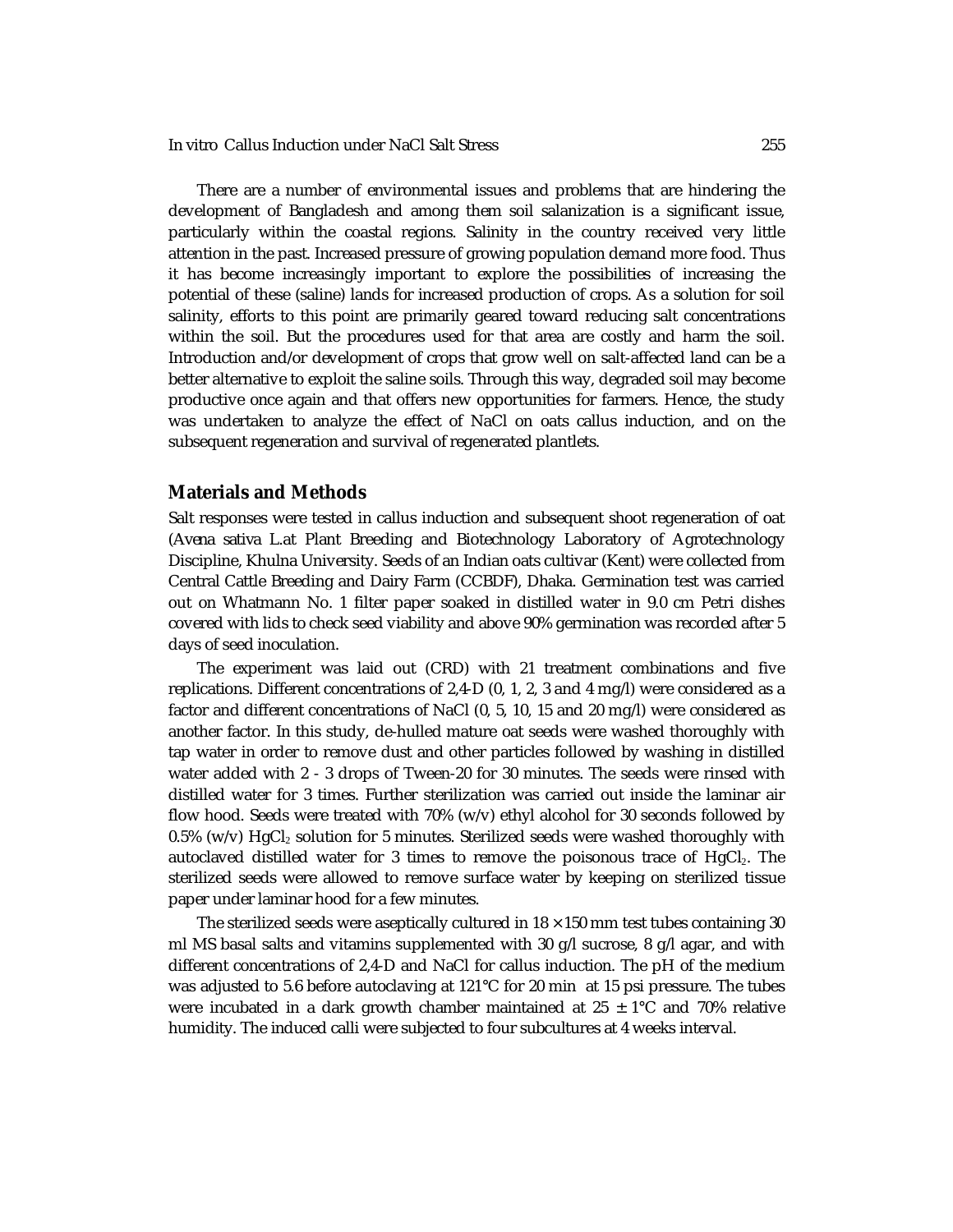The produced calli were placed in test tubes containing 10 ml freshly prepared half strength MS (half MS) solidified with 8 g/l agar and supplemented with 30 g/l sucrose, 2.0 mg/l Kn and 0.5 mg/l IBA for caulo-rhizogenesis. The cultures were incubated under a photoperiod of 16 hrs light/8 hrs darkness under fluorescent light of 3000 lux illumination intensity at temperature of  $25 \pm 1^{\circ}$ C and 65% relative humidity. The cultures were subjected for two subcultures at 3 weeks interval. At the end of this period, callus with clearly differentiated shoots and roots was scored as regenerating callus.

The well regenerated plants from *in vitro* cultures were transferred to small pot containing garden soil, sand and vermicompost  $(1:1:1)$ . The transferring was done after removal of agar attached with the roots and treated with 0.1% bavistin (w/v) fungicide. The plants were watered with rain water and covered with polythene after spraying water inside it to check evapotranspiration. Pots with regenerated plantlets were kept in hardening room for 7 days after removal of polythene and then kept in net house for next 7 days to sustain the growth of plantlets.

The data were obtained on callus induction efficiency measured as (the number of seeds produced calli/total number of seeds tested)  $\times$  100; the regeneration efficiency measures as (the number of calli regenerated to plantiets/total number of calli plated)  $\times$ 100. Colour and structure of the produced calli were scored by visual observation. The number of shoots and roots per plantlet were scored by counting and the callus weights were measured by using a 4-digit electronic balance. The diameter of the calli, and the length of shoot and root were determined by using a digital slide calipers. Data on survivability (%) were recorded as (the number of plants survived after 2 weeks/total number of plants transferred to pots)  $\times$  100.

The mean values of the collected data were computed from five replicates with standered error (SE). The data were analyzed by using ANOVA to compare the results with the help of the computer package 'Statistical Tools for Agricultural Research (STAR)' and the mean differences were adjudged with DMRT at 5% levels (Gomez and Gomez 1984).

### **Results and Discussion**

Different physical and chemical biotic stress factors could affect the callus induction frequency. Improvement of cereal and other important crops by applying different abiotic stresses on callus induction were attempted by earlier plant scientists (Bregitzer et al. 1998, El-Meleigy et al. 2004, Redha and Islam 2010). These factors could change cell cycle and different biological systems. In this study, two major factors such as 2,4-D and NaCl salt stress were used for callus induction in oats. It was observed that variations in the concentrations of both 2,4-D and NaCl had remarkable response in callus induction frequency. A distinct impact of salt was evident on callus type and its colour (Table 1). The calli which were formed on salt-free medium became fragile and callus from salt stress condition were compact. This may because of the presence of necrotic cells in the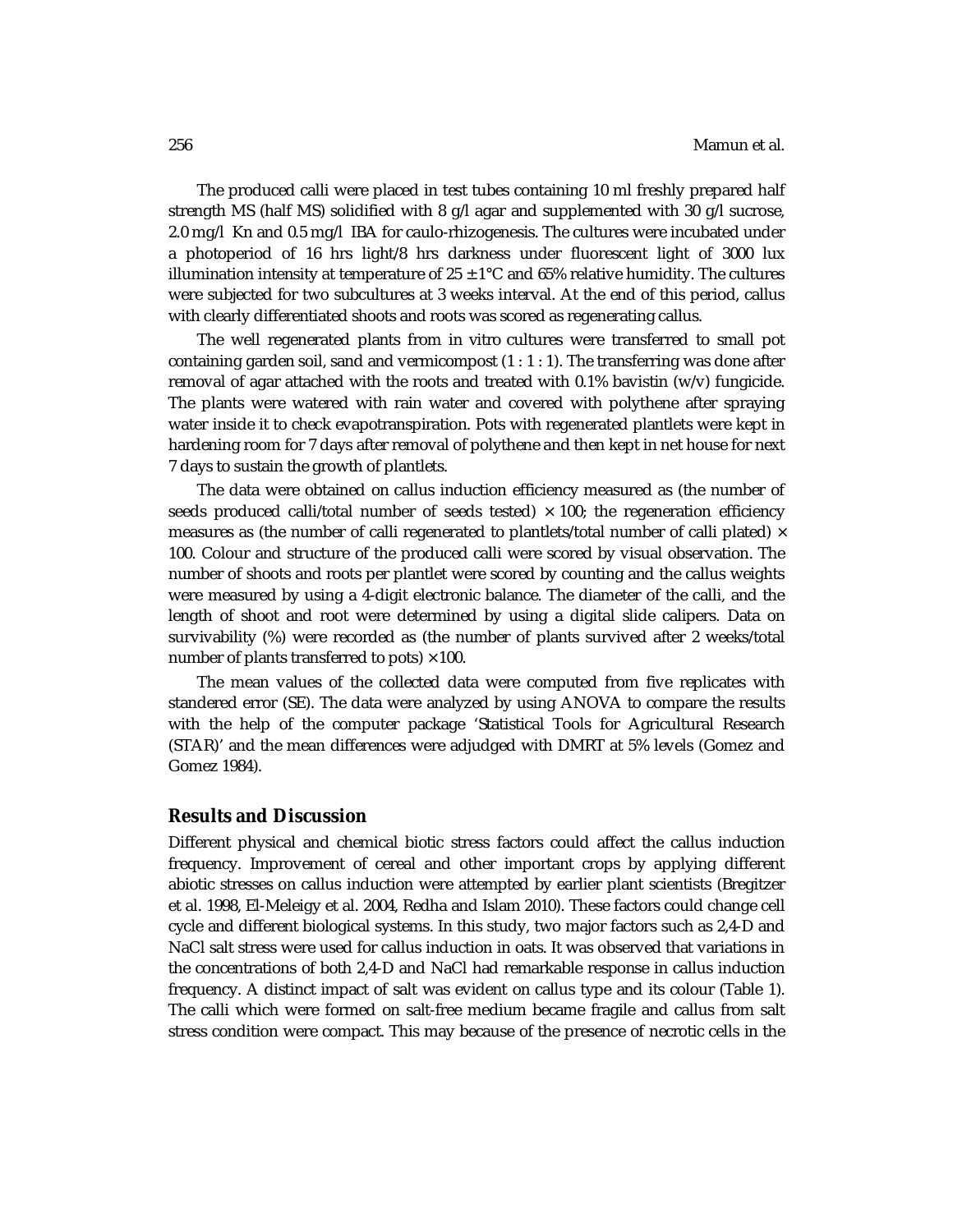calli. A huge number of necrotic cells turned the calli brown and deep brown in colour. Through visual observation, it was observed that the higher frequency of necrosis was

| Treatments (mg/l) |              | Callus induction | Callus color |                |  |
|-------------------|--------------|------------------|--------------|----------------|--|
| $2,4-D$           | <b>NaCl</b>  | frequency (%)    |              | Callus type    |  |
| $\mathbf 0$       | 0            | 0.00             | No callus    |                |  |
| 1                 | 0            | 20.00            | White        | Fragile        |  |
| 1                 | 5            | 31.43            | n,           | Compact        |  |
| 1                 | 10           | 20.00            | Deep brown   | $\blacksquare$ |  |
| 1                 | 15           | 17.14            | n,           | $\blacksquare$ |  |
| 1                 | 20           | 0.00             | No callus    |                |  |
| 2                 | 0            | 57.14            | White        | Fragile        |  |
| $\overline{2}$    | 5            | 60.00            | n,           | Compact        |  |
| 2                 | 10           | 40.00            | <b>Brown</b> | $\blacksquare$ |  |
| $\overline{2}$    | 15           | 31.43            | $\mathbf{u}$ | n              |  |
| $\overline{2}$    | 20           | 25.71            | Deep brown   | п              |  |
| 3                 | $\mathbf{0}$ | 65.71            | White        | Fragile        |  |
| 3                 | 5            | 68.57            | Ĥ.           | Compact        |  |
| 3                 | 10           | 48.57            | n,           | n              |  |
| 3                 | 15           | 25.71            | Brown        | Compact        |  |
| 3                 | 20           | 17.14            | Deep brown   | Ħ              |  |
| 4                 | 0            | 62.86            | White        | Fragile        |  |
| 4                 | 5            | 65.71            | <b>Brown</b> | Compact        |  |
| 4                 | 10           | 45.71            | n            | п              |  |
| 4                 | 15           | 17.14            | Deep brown   |                |  |
| 4                 | 20           | 14.29            | п            |                |  |

**Table 1. Effect of varying concentrations of 2,4-D and NaCl on callus induction efficiency and morphological characteristics of produced calli of oat seeds.**

appeared with increased salt concentration. This could be due to lower osmotic potentiality of the cells. Maximum callus induction (68.57%) was recorded from the media supplemented with 3 mg/l 2,4-D and 5 mg/l NaCl and that of minimum (14.29%) was noticed from media supplemented with 4 mg/l 2,4-D and 20 mg/l NaCl. No callus was formed in the media with 1 mg/l 2,4-D and 20 mg/l NaCl and in control. In terms of 2,4-D, the callus induction was increased with the increasing concentrations up to 3 mg/l but for 4 mg/l the callus induction was decreased. The results of present study were in concomitant with the findings of Salunke et al. (2017) where the callus induction of oat was increased with increased concentration of 2,4-D. The callus induction was also increased with the decreasing concentration of NaCl. But the callus induction was better in slight salt stress than stress free condition. Benderradji et al. (2011) reported a similar effect of slight salt stress and stress less condition on wheat.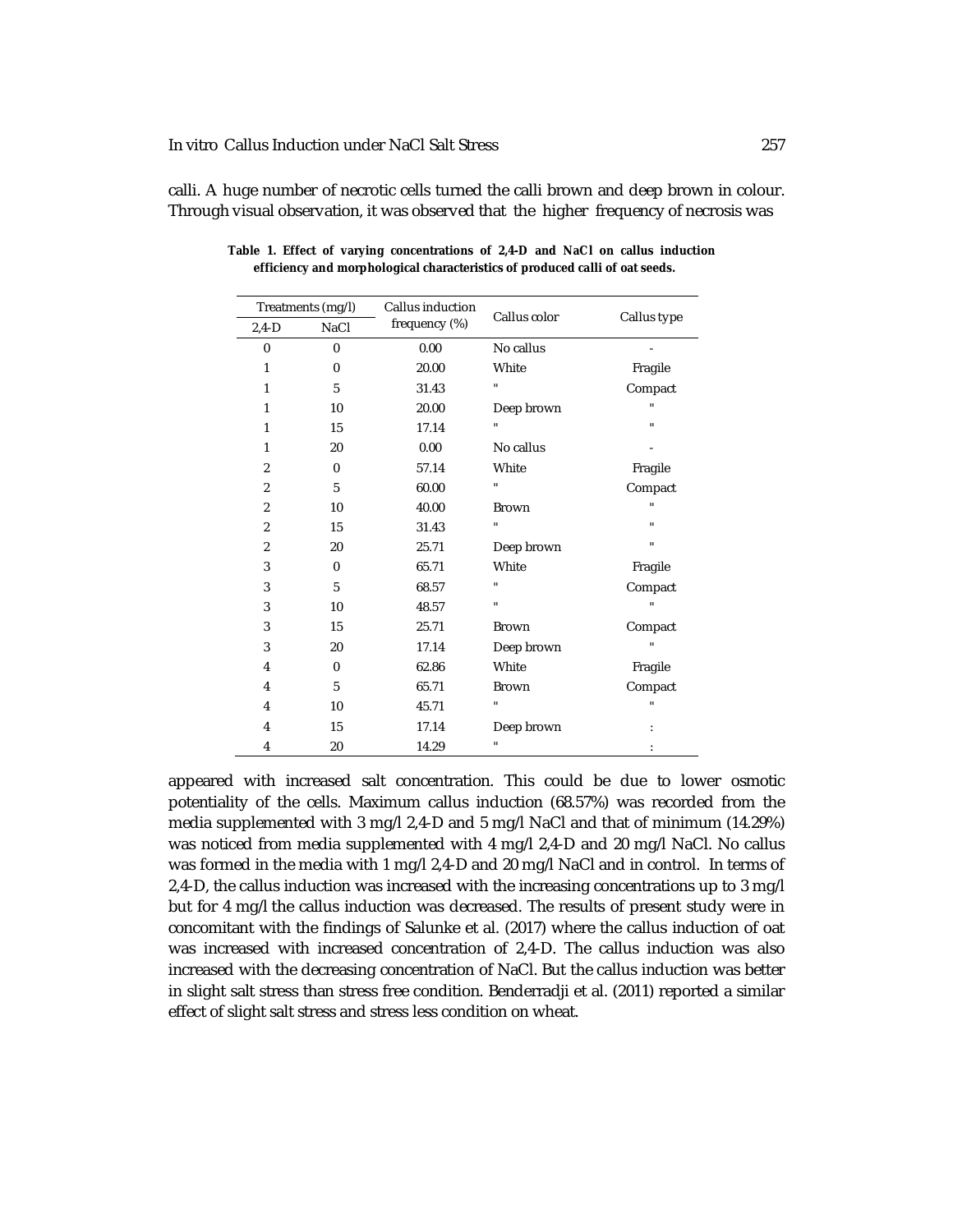Callus weight and diameter were differed significantly with the concentration of 2,4-D. Both weight and diameter of the produced calli have increased with the increasing concentration of 2,4-D up to 3 mg/l. But for 4 mg/l 2,4-D these decreased a little (Table 2). The best callus weight (0.25 g) and callus diameter (6.29 mm) were derived from the medium supplemented with 3 mg/l of 2,4-D and minimum callus weight (0.14 g) and callus diameter (3.02 mm) were recorded from the medium supplemented with 1 mg/l 2,4-D. MS without 2,4-D produced no callus but germinated the inoculated seeds directly. Benlioglu et al. (2016) had an evidence of the best result for callus weight in MS with 2 mg/l 2,4-D but a decreased callus weight with 4 mg/l.

| $2,4-D$      | Callus weight      | Callus diameter<br>(mm) |  |
|--------------|--------------------|-------------------------|--|
| (mg/l)       | (g)                |                         |  |
| 0            | 0.00 <sup>d</sup>  | 0.00c                   |  |
| 1            | 0.14c              | 3.02 <sup>b</sup>       |  |
| 2            | 0.18 <sub>bc</sub> | 4.54ab                  |  |
| 3            | 0.25a              | 6.29a                   |  |
| 4            | 0.21ab             | 5.53a                   |  |
| Level of     | $**$               | $**$                    |  |
| significance |                    |                         |  |
| CV (%)       | 4.63               | 6.56                    |  |

 **Table 2. Effect of 2,4-D on callus weight and callus diameter for oat seed culture.**

\*\*Indicating the mean difference is significant at the 0.01 level. The values followed by different letters in a column are significantly different at  $p < 0.05$ according to DMRT.

There was a significant effect of NaCl salt on callus weight and callus diameter. An adverse effect of NaCl was observed on callus weight and callus diameter (Table 3). The best result for callus weight (0.25 g) and callus diameter (6.75 mm) were found for the media supplemented with 5 mg/l NaCl. With the increasing concentration of NaCl from 5 mg/l in the medium callus weight has decreased markedly but no significant sizeable differences were observed at different salt stress levels up to 15 mg/l. The minimum callus weight (0.15 g) and callus diameter (2.56 mm) have recorded in 20 mg/l NaCl. These phenomena might be happened due to the interference of Na<sup>+</sup> and Cl-ions to uptake nutrition from the medium and also due to the reduction of water availability and loss of turgor pressure in the cells of the calli. As a result, nutritional imbalance might be created and growth of callus was declined.

Mean comparison of the traits measured for weight and diameter of the *in vitro* grown callus under salt stress conditions displayed significant effects of NaCl salt and 2,4-D concentrations interactions (Table 4, Fig. 1D). The maximum callus weight (0.36 g) and callus diameter (7.63 mm) were found when the MS was supplemented with 3 mg/l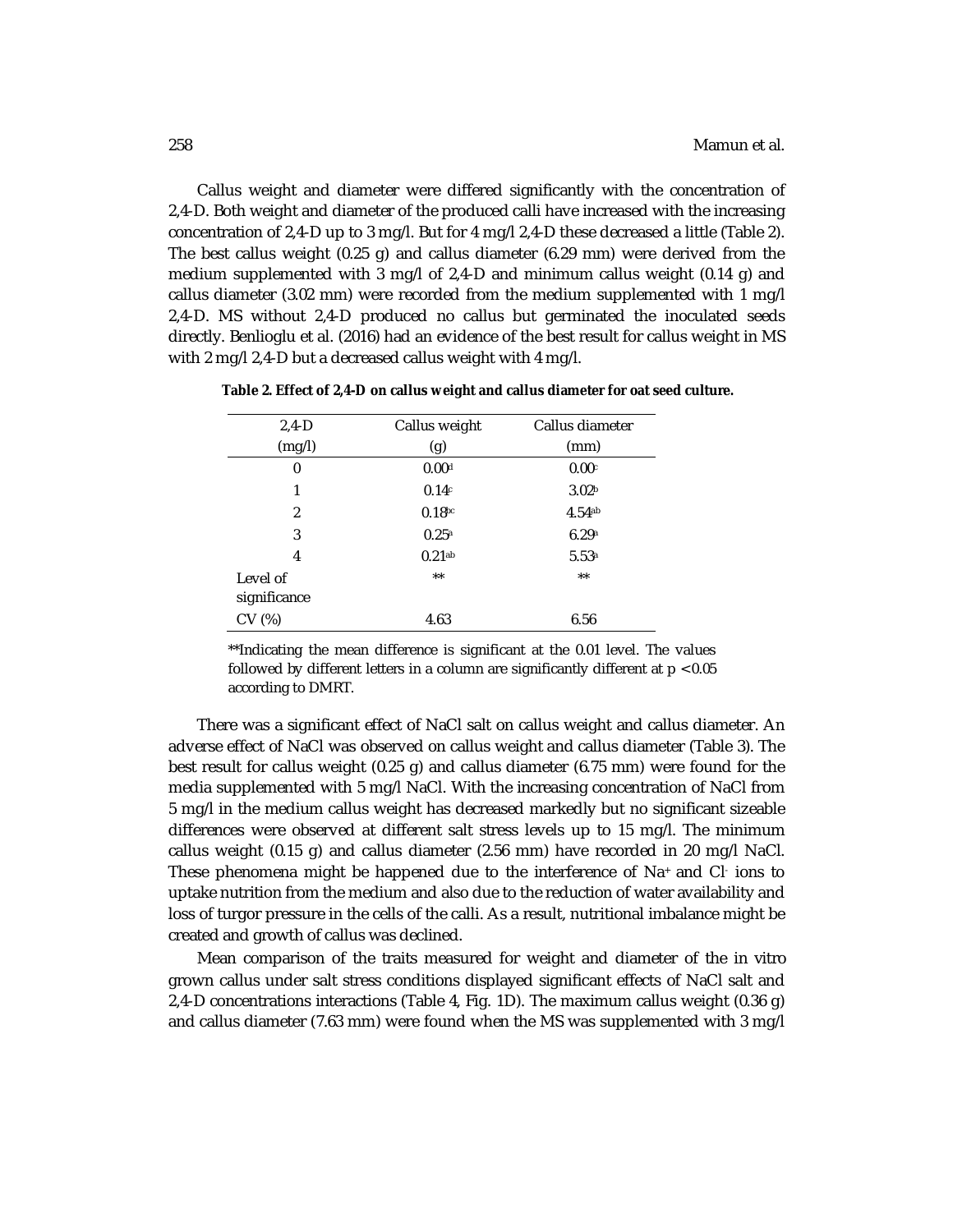2,4-D and 5 mg/l NaCl. The minimum callus weight (0.06 g) was found from the medium supplemented with 4 mg/l 2,4-D and 20 mg/l NaCl, and that of callus diameter (1.83 mm) from the media supplemented with 2 mg/l 2,4-D and 5 mg/l NaCl. A similar response of callus induction and regeneration capacity was also reported by Piwowarczyk et al. (2015). Benlioglu and Özgen (2014) observed the maximum callus weight when 3 mg/l of 2,4-D was used in barley.

| NaCI (mg/l)           | Callus weight (g)    | Callus diameter<br>(mm) |
|-----------------------|----------------------|-------------------------|
| 0                     | $0.24$ <sup>ab</sup> | 6.29a                   |
| 5                     | 0.25a                | 6.75a                   |
| 10                    | 0.19 <sub>bc</sub>   | 5.2 <sup>a</sup>        |
| 15                    | 0.16c                | 4.83 <sup>a</sup>       |
| 20                    | 0.15c                | 2.56 <sup>b</sup>       |
| Level of significance | $**$                 | $***$                   |
| CV (%)                | 4.63                 | 6.56                    |

**Table 3. Effect of NaCl on callus weight and callus diameter for oat seed culture.**

\*\*Indicating the mean difference is significant at the 0.01 level. The values followed by different letters in a column are significantly different at p < 0.05 according to DMRT.



Fig. 1. *In vitro* development of callus and its subsequent regeneration of oats. A- seeds of oats, B- germinated seeds, C- callus formation on MS with 2,4-D and NaCl, D- regenerated plantlets, E- completely regenerated plantlets, F- hardened plants.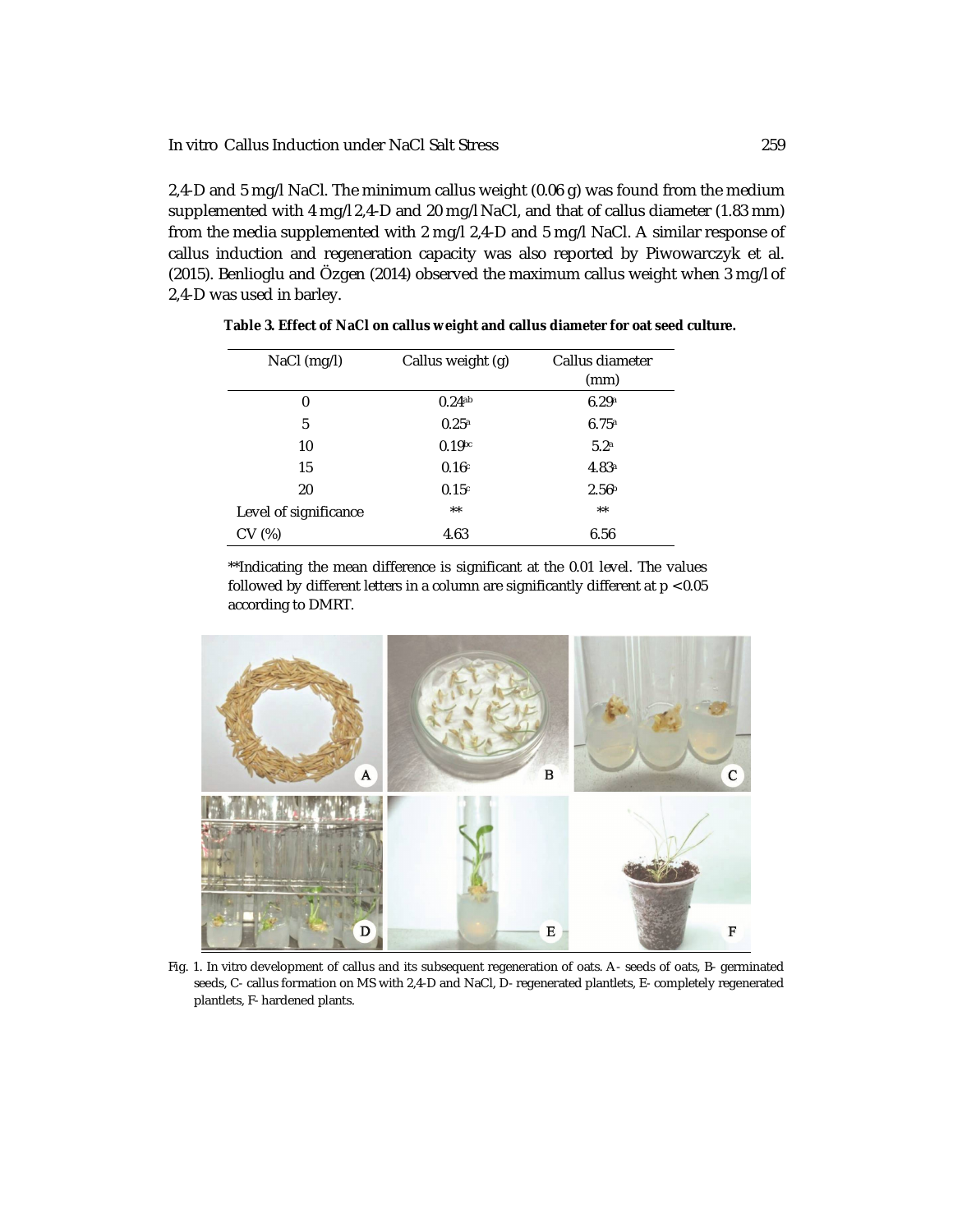Efficient plant regeneration is vital for the establishment of a successful tissue culture system. Inclusion of NaCl during the callus formation and its exclusion during regeneration processes constitutes a convenient way to study the effect of salinity (Saleem et al. 2005). The calli, pre-treated with NaCl salt in callus induction medium, were tested and evaluated for their regeneration potentiality in regeneration medium. In the present study, the regeneration efficiency of *in vitro* produced calli from oat seeds was crucially dependent on the level of NaCl in callus induction medium and was highly

| Treatments (mg/l)      |                | Callus weight                   | Callus                         |
|------------------------|----------------|---------------------------------|--------------------------------|
| $2,4-D$<br><b>NaCl</b> |                | $(g)$ ± SE                      | diameter                       |
|                        |                |                                 | $(mm) \pm SE$                  |
| 0                      | 0              | $0.00 \pm 0.00^{\circ}$         | $0.00 \pm 0.00$ <sup>d</sup>   |
| 1                      | 0              | $0.12 \pm 0.00$ bcde            | $3.95 \pm 0.68$ abcd           |
| 1                      | 5              | $0.23 \pm 0.04$ abcd            | $2.53 \pm 0.59^{bcd}$          |
| 1                      | 10             | $0.12 \pm 0.00^{\rm b cde}$     | $2.76 \pm 0.12^{bcd}$          |
| 1                      | 15             | $0.13 \pm 0.01$ <sub>bcde</sub> | $2.82 \pm 0.30$ <sub>bcd</sub> |
| 1                      | 20             | $0.00 \pm 0.00^{\circ}$         | $0.00 \pm 0.00$ <sup>d</sup>   |
| $\overline{2}$         | 0              | $0.26 \pm 0.02^{\rm abcd}$      | $5.70 \pm 0.52$ <sup>abc</sup> |
| $\overline{2}$         | 5              | $0.13 \pm 0.02$ bcde            | $1.83 \pm 0.33$ cd             |
| 2                      | 10             | $0.19 \pm 0.05$ abcde           | $4.83 \pm 0.74$ <sup>abc</sup> |
| 2                      | 15             | $0.16 \pm 0.02$ abcde           | $3.99 \pm 0.62$ abcd           |
| 2                      | 20             | $0.10 \pm 0.04$ bcde            | $2.82 \pm 1.17$ bcd            |
| 3                      | 0              | $0.31 \pm 0.08$ <sup>ab</sup>   | $5.14 \pm 1.85$ <sup>abc</sup> |
| 3                      | 5              | $0.36 \pm 0.14$ <sup>a</sup>    | $7.63 \pm 1.42$ <sup>a</sup>   |
| 3                      | 10             | $0.16 \pm 0.01$ abcde           | $6.39 \pm 0.46$ <sup>abc</sup> |
| 3                      | 15             | $0.26 \pm 0.05$ abcd            | $5.61 \pm 1.55$ <sup>abc</sup> |
| 3                      | 20             | $0.09 \pm 0.04^{\text{cde}}$    | $2.63 \pm 1.13^{bcd}$          |
| 4                      | $\overline{0}$ | $0.31 \pm 0.03^{\rm abc}$       | $5.20 \pm 0.92$ abc            |
| 4                      | 5              | $0.25 \pm 0.06^{\rm abcd}$      | $2.56 \pm 1.12^{bcd}$          |
| 4                      | 10             | $0.18 \pm 0.03$ abcde           | $6.75 \pm 0.53$ <sup>ab</sup>  |
| 4                      | 15             | $0.20 \pm 0.02$ abcde           | $4.83 \pm 0.19$ abc            |
| 4                      | 20             | $0.06 \pm 0.03$ de              | $2.41 \pm 1.56$ <sub>bcd</sub> |
| Level of significance  |                | $***$                           | $***$                          |
| CV (%)                 |                | 53.65                           | 50.28                          |

**Table 4. Callus weight and callus diameter of seed derived callus exposed to different treatments of 2,4-D and NaCl in oats.**

\*\*Indicating the mean difference is significant at the 0.01 level. The values followed by different letters in a column are significantly different at p < 0.05 according to DMRT).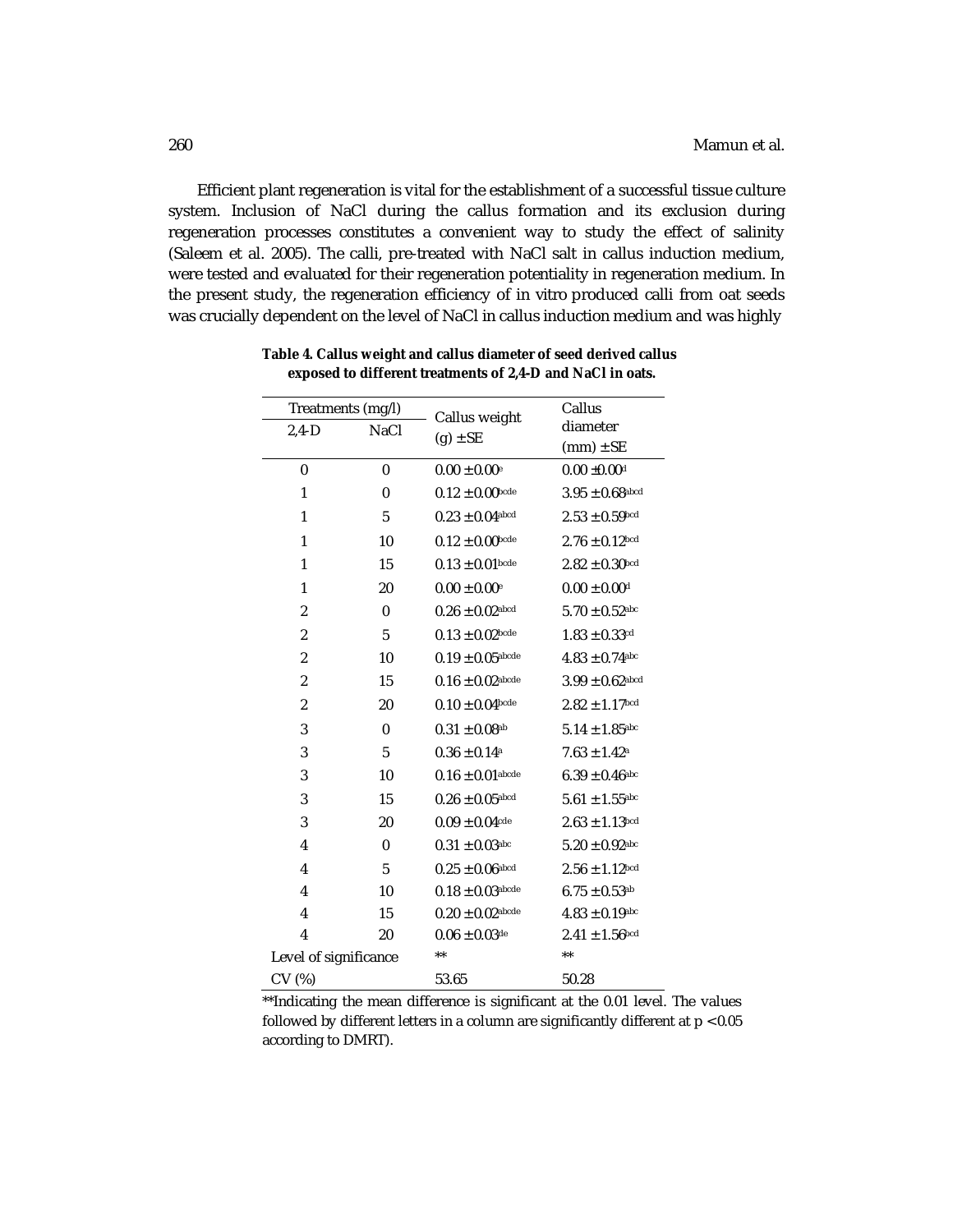inhibited by the adverse effects of high concentration of NaCl (Fig. 2). The calli which were derived from the treatments supplemented with 3 mg/l 2,4-D and no NaCl, and 3 mg/l 2,4-D and 5 mg/l NaCl showed the best response in regeneration (41.67%). The minimum regenerations (8.33%) were observed for the callus obtained from the callus induction medium supplemented with 1 mg/l 2,4-D and 5 mg/l NaCl, 1 mg/l 2,4-D and 10 mg/l NaCl, 2 mg/l 2,4-D and 15 mg/l NaCl, 3 mg/l 2,4-D and 15 mg/l NaCl, and 4 mg/l 2,4-D and 15 mg/l NaCl. No regeneration was observed in the calli that were derived from the media contained more than 15 mg/l NaCl salt stress. This may be due to the preventive effects of salt in the degree of regeneration of the calli. Gless et al. (1998) reported the best response towards regeneration when the calli were derived from the medium containing 2.5 mg/l of 2,4-D. Gonzälez et al. (2001) mentioned that NaCl inhibited plant regeneration.



Fig. 2. Regeneration efficiency of callus produced from oat seeds in 2,4-D and NaCl.

A high positive correlation was observed between callus induction percentage and plant regeneration percentage ( $R^2 = 0.8229$ , value significant at  $p < 0.01$  at degree of freedom  $= 19$ , F value  $= 88.30$ , Fig. 3). The high correlation indicated that callus induction percentage constitute a good index for callus ability to regenerate later on plantlets. The high value of  $R<sup>2</sup>$  clearly indicated that more that 80% variation in regeneration can be explained by the variation in callus induction. The remaining variation may be controlled by other factors.

Various stress pre-treated calli and plants derived from there may show more adaptable characteristics due to some physiological changes of cells. The experimental results showed significant differences in shoot and root characteristics of the regenerated plantlets produced from calli that were induced under different concentrations of NaCl in medium (Table 5). The best results for shoot and root characteristics were observed for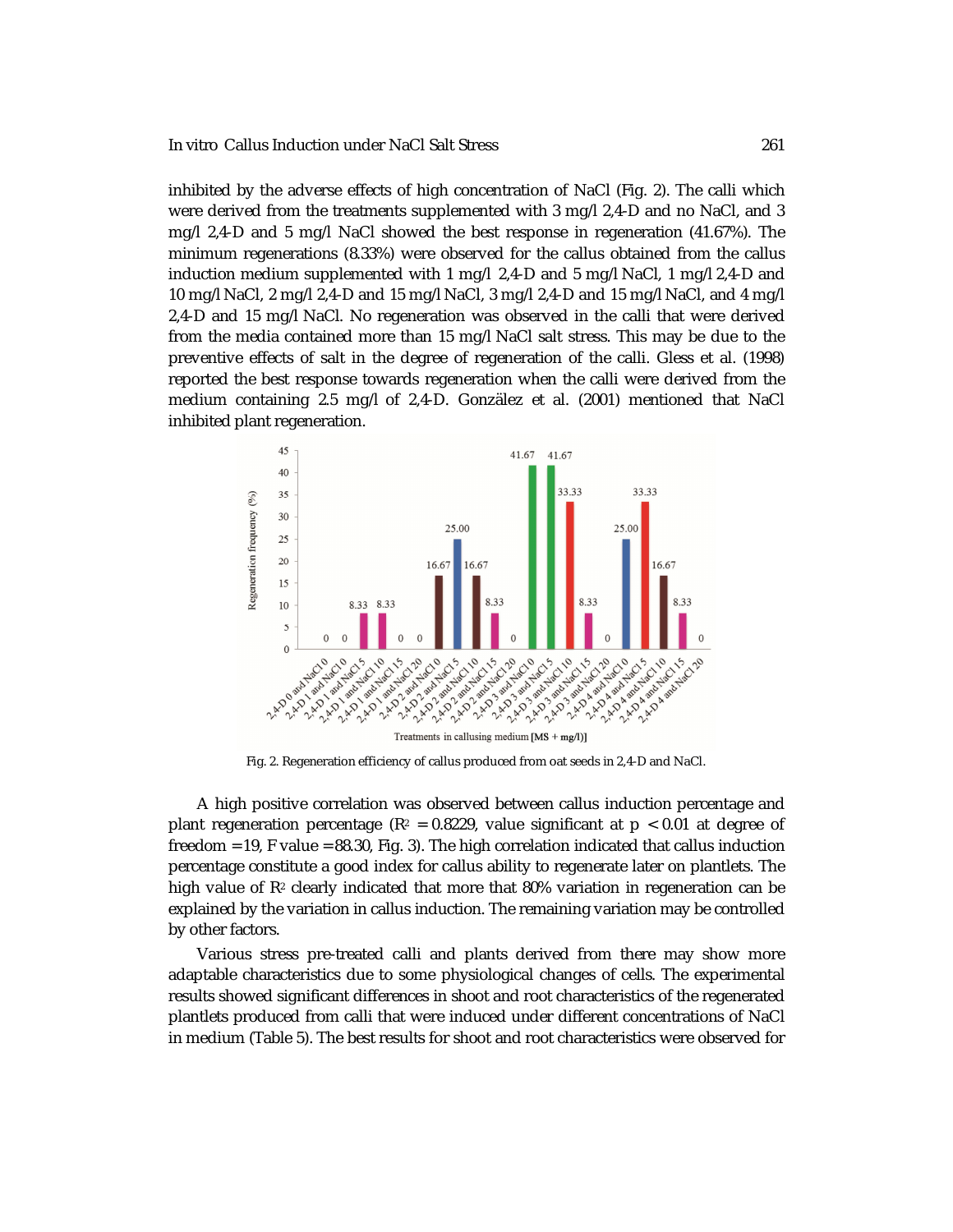the plantlets regenerated from calli derived from the medium supplemented with 3 mg/l 2,4-D and 5 mg/l NaCl, and the number of regenerated shoot per callus, shoot length, number of roots per plant and root length was 14.80, 12.17, 10.90 and 3.76 cm, respectively. The minimum shoot per callus (0.60), shoot length (0.98 cm), number of roots per plant (0.65) and root length (0.73 cm) was recorded for the regenerated plantlets produced from the calli of medium fortified with 1 mg/l 2,4-D and 5 mg/l NaCl, 1 mg/l

| Callusing medium<br>(mg/l) |                | Shoot(s) per<br>callus $\pm$ SE | Shoot<br>length (cm)          | Root<br>number                | Root length<br>(cm)           |
|----------------------------|----------------|---------------------------------|-------------------------------|-------------------------------|-------------------------------|
| $2,4-D$                    | NaCl           |                                 | $±$ SE                        |                               |                               |
| 0                          | $\mathbf{0}$   | $0.00 \pm 0.00^{\rm h}$         | $0.00 \pm 0.009$              | $0.00 \pm 0.00^{\rm h}$       | $0.00 \pm 0.00$ <sup>h</sup>  |
| 1                          | $\overline{0}$ | $0.00 \pm 0.00$ <sup>h</sup>    | $0.00 \pm 0.009$              | $0.00 \pm 0.00^h$             | $0.00 \pm 0.00$ <sup>h</sup>  |
| 1                          | 5              | $0.60 \pm 0.40$ <sup>h</sup>    | $1.09 \pm 0.13$ efg           | $2.38 \pm 0.22$ def           | $1.79 \pm 0.11^{\text{cdef}}$ |
| 1                          | 10             | $1.00 \pm 0.32$ <sup>gh</sup>   | $1.33 \pm 0.22$ ef            | $1.12 \pm 0.11$ gh            | $1.43 \pm 0.18$ ef            |
| 1                          | 15             | $0.00 \pm 0.00$ <sup>h</sup>    | $0.00 \pm 0.009$              | $0.00 \pm 0.00$ <sup>h</sup>  | $0.00 \pm 0.00$ <sup>h</sup>  |
| 1                          | 20             | $0.00 \pm 0.00$ <sup>h</sup>    | $0.00 \pm 0.009$              | $0.00 \pm 0.00^h$             | $0.00 \pm 0.00$ <sup>h</sup>  |
| 2                          | $\mathbf 0$    | $3.20 \pm 0.66$ fg              | $1.16 \pm 0.11$ efg           | $5.23 \pm 0.28$ c             | $1.55 \pm 0.15$ ef            |
| $\overline{2}$             | 5              | $1.40 \pm 0.51$ gh              | $1.51 \pm 0.13$ def           | $6.18 \pm 0.29c$              | $1.17 \pm 0.14$ fg            |
| $\overline{2}$             | 10             | $1.40 \pm 0.40$ gh              | $1.83 \pm 0.12$ def           | $2.55 \pm 0.21$ def           | $0.73 \pm 0.099$              |
| $\overline{2}$             | 15             | $1.00 \pm 0.32$ <sup>gh</sup>   | $0.98 \pm 0.10$ efg           | $1.55 \pm 0.21$ efg           | $1.64 \pm 0.11$ def           |
| $\overline{2}$             | 20             | $0.00 \pm 0.00$ <sup>h</sup>    | $0.00 \pm 0.009$              | $0.00 \pm 0.00^h$             | $0.00 \pm 0.00$ <sup>h</sup>  |
| 3                          | 0              | $10.60 \pm 0.51$ <sup>b</sup>   | $9.74 \pm 0.61$ <sup>b</sup>  | $9.54 \pm 0.23$ <sup>b</sup>  | $2.29 \pm 0.16$ bc            |
| 3                          | 5              | $14.80 \pm 0.58^{\rm a}$        | $12.17 \pm 0.28$ <sup>a</sup> | $10.90 \pm 0.53$ <sup>a</sup> | $3.76 \pm 0.30^{\rm a}$       |
| 3                          | 10             | $6.40 \pm 0.51^{\rm de}$        | $7.32 \pm 0.39^{\circ}$       | $9.20 \pm 0.49$ <sup>b</sup>  | $2.48 \pm 0.11$ <sup>b</sup>  |
| 3                          | 15             | $6.00 \pm 0.89$ ef              | $6.17 \pm 0.37$ c             | $0.00 \pm 0.00^{\rm h}$       | $0.00 \pm 0.00$ <sup>h</sup>  |
| 3                          | 20             | $0.00 \pm 0.00$ <sup>h</sup>    | $0.00 \pm 0.009$              | $0.00 \pm 0.00$ <sup>h</sup>  | $0.00 \pm 0.00^h$             |
| 4                          | $\mathbf 0$    | $7.60 \pm 0.68$ cd              | $1.13 \pm 0.14$ efg           | $3.47 \pm 0.23$ d             | $1.94 \pm 0.16^{\text{bcde}}$ |
| 4                          | 5              | $9.00 \pm 0.71$ bc              | $2.63 \pm 0.29$ d             | $2.61 \pm 0.19^{\rm de}$      | $2.22 \pm 0.14$ bcd           |
| 4                          | 10             | $6.40 \pm 0.51^{\rm de}$        | $2.04 \pm 0.15^{\text{de}}$   | $1.40 \pm 0.18$ <sup>fg</sup> | $1.68 \pm 0.10$ cdef          |
| 4                          | 15             | $2.20 \pm 0.37$ <sup>fgh</sup>  | $1.27 \pm 0.09$ ef            | $0.65 \pm 0.18$ <sup>gh</sup> | $1.46 \pm 0.16$ ef            |
| 4                          | 20             | $0.00 \pm 0.00$ <sup>h</sup>    | $0.00\pm0.00$ 9               | $0.00 \pm 0.00^{\rm h}$       | $0.00 \pm 0.00$ <sup>h</sup>  |
| Level of significance      |                | $\star\star$                    | $\star\star$                  | $***$                         | $\star\star$                  |
| CV (%)                     |                | 32.49                           | 20.36                         | 18.54                         | 24.04                         |

**Table 5. Influence of 2,4-D and NaCl concentrations on shoot and root characteristics of** *in vitro* **regenerated plantlets of oats.**

\*\*Indicating the mean difference is significant at the 0.01 level. The values followed by different letters in a column are significantly different at p < 0.05 according to DMRT.

2,4-D and 0 mg/l NaCl, 4 mg/l 2,4-D and 15 mg/l NaCl, and 2 mg/l 2,4-D and 10 mg/l NaCl, respectively. In the present work, calli induced in abiotic stress condition with low level of salt (5 mg/l) gave better results than the controls and high levels (10, 15 and 20 mg/l) of NaCl. El-Enany (1997) found that high level of salinity inhibited shoots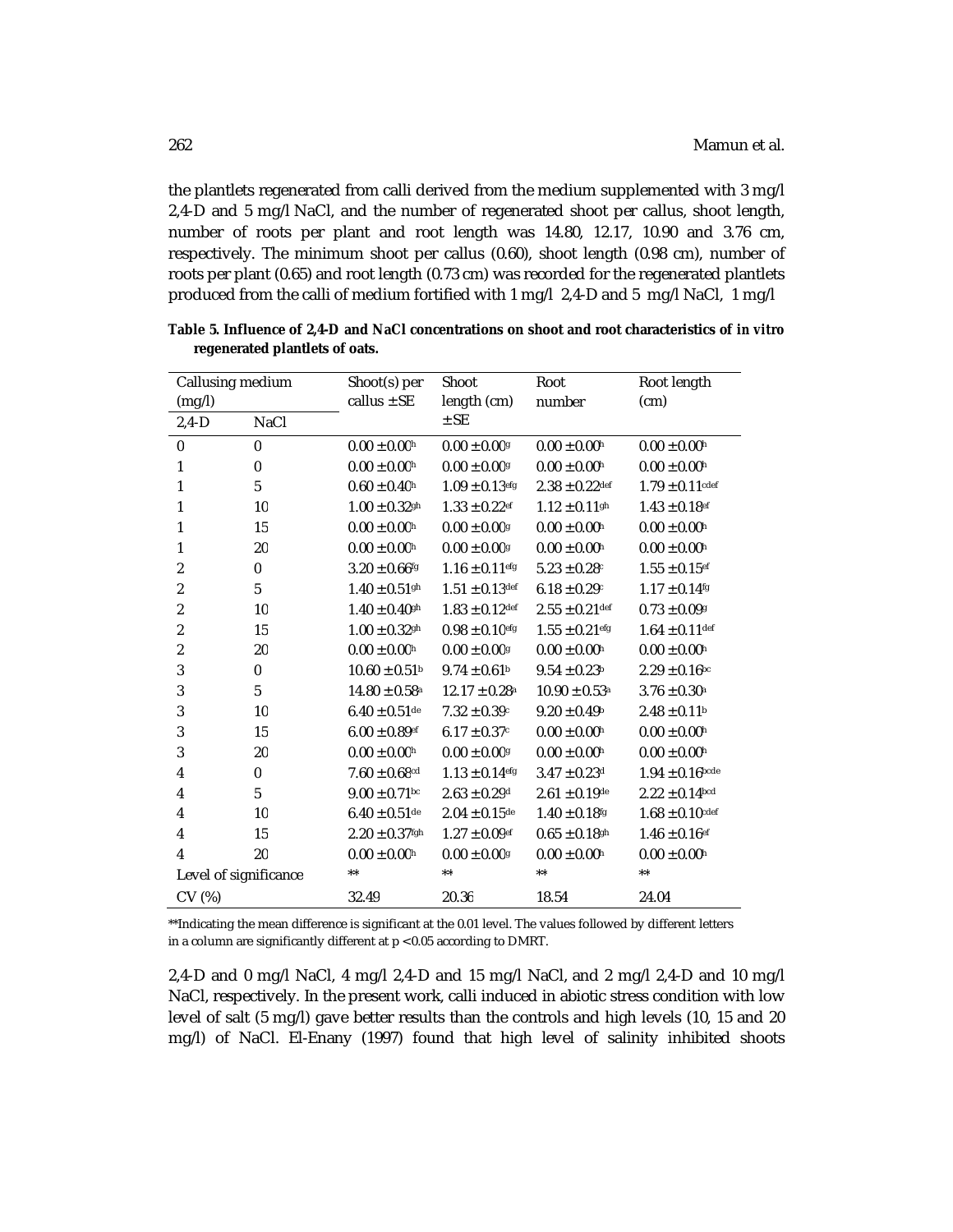regeneration from hypocotyls and cotyledons. On the other hand, Mercado et al. (2000) observed that the presence of NaCl in the media strongly inhibited shoot regeneration. Benderradji et al. (2011) observed the best number of regenerated shoots and roots for slight salt stress condition and decreased root length with increasing concentration of NaCl.



Fig. 3. Relation between callus induction capacity and plant regeneration ability in oat. \*\*Significant at p < 0.01.



Fig. 4. Diagrammatic representation of survivability rate of *in vitro* grown oat plantlets.

The *in vitro* grown plantlets successfully rooted on the regeneration medium. Furthermore, the regenerated plants responded well to *ex vitro* survivability. The survivability of the regenerated plants varied from 15 to 65% (Fig. 4). The maximum (65%) survivability was recorded for the plantlets that were regenerated from the callus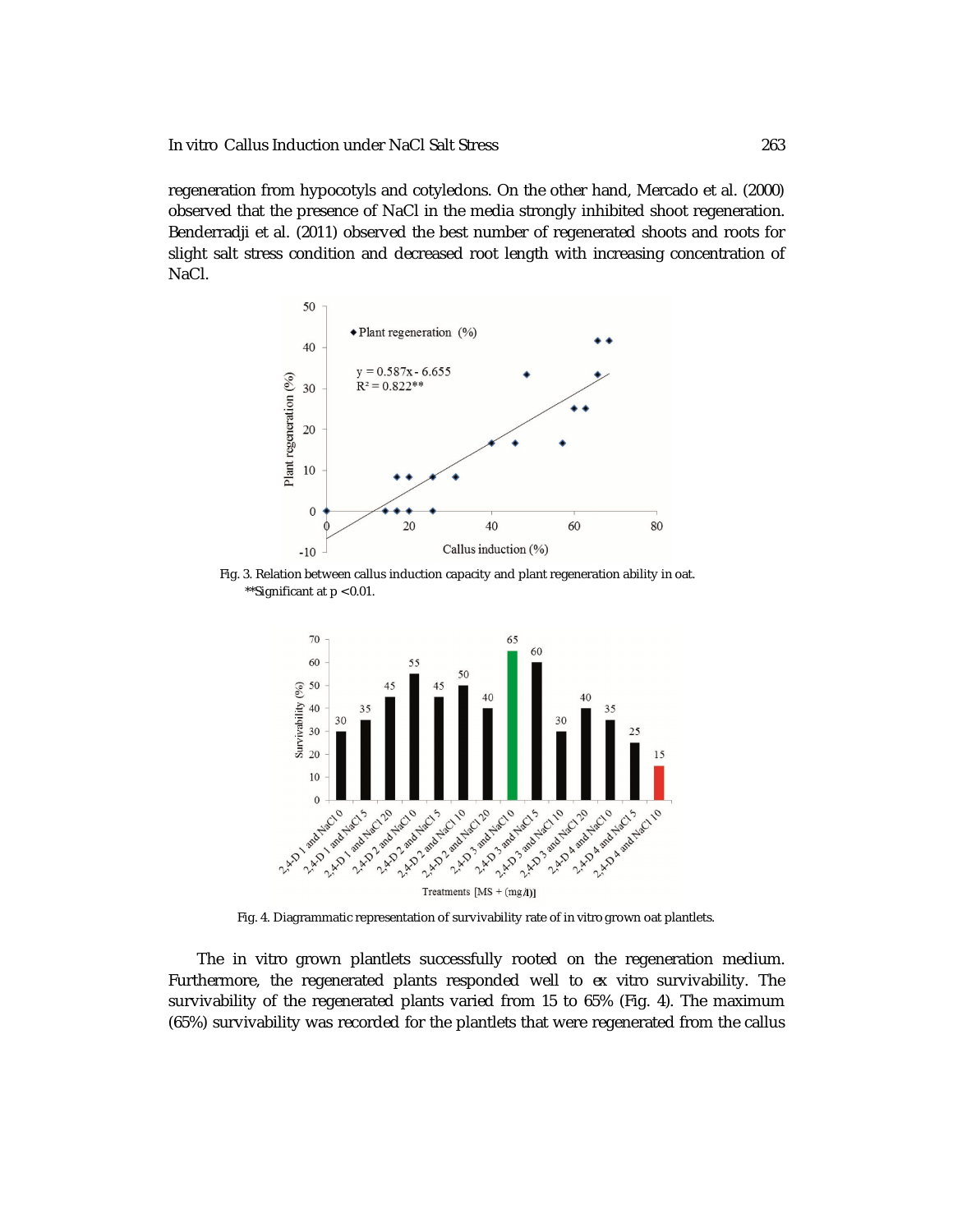produced in medium containing 3 mg/l 2,4-D and 5 mg/l NaCl salt and that of minimum (15%) survivability was found for the plantlets obtained from the MS with 4 mg/l 2,4-D and 15 mg/l NaCl.

## **Conclusion**

It is difficult to select salt tolerant plants through traditional methods under field conditions (Richards 1996) because the salinity tolerance is a polygenic trait and there is stress heterogeneity in the field. *In vitro* culture is an effective way to generate salt tolerant plants. *In vitro* culture constitutes a powerful method to improve salinity tolerance via somaclonal variation. From the present investigation, the following generations become apparent: *Avena sativa* L. has a moderate level of tolerance against NaCl salt stress. The different physiological parameters have a great influence on growth of calli and subsequent regeneration to varying levels of salinity. Salt tolerance seemed to be related to the efficiency of a tissue to modulate level of inorganic and organic solutes in response to salt stress. The protocol developed for the *in vitro* selection and production of salt-tolerant plants could be used as an alternative to traditional breeding programs to increase salinity tolerance to oats.

### **Acknowledgement**

The work was financed by the Ministry of Science and Technology, Govt. of the People's Republic of Bangladesh under special allocation for science and technology. Project ID: BS-197 (2018-19).

### **References**

- **Ahmad R, Jamil S, Shahzad M, Zörb C, Irshad U, Khan N, Younas M** and **Khan SA** (2017) Metabolic profiling to elucidate genetic elements due to salt stress. Cl. Soil Air Wat. **45**(12): 1600574.
- **Ashraf M** and **Harris PJC** (2004) Potential biochemical indicators of salinity tolerance in plants. Plant Sci. **166**(1): 3-16.
- **Badea C** and **Basu SK** (2010) Impact of drought on plant proteome and metabolome. *In:* Proceedings of the UGC State Level Seminar on Emerging Trends in Contemporary Education: Implications for 21st Century, Howrah, India, pp. 104-20.
- **Benderradji L, Brini L, Kellou K, Ykhlef N, Djekoun A, Masmoudi K** and **Bouzerzour H** (2011) Callus induction, proliferation, and plantlets regeneration of two bread wheat (*Triticum aestivum* L.) genotypes under saline and heat stress conditions. Int. Scholarly Res. Not. ISRN Agron. 2012, 1-8.
- **Benlioglu B, Birsin M** and **Özgen M** (2014) The effect of different 2,4-D doses on chromosomal structure of regenerants in barley (*Hordeum vulgare* L.) embryo culture. Int. J. Ad. Biotech. Res. **5**(3): 533-538.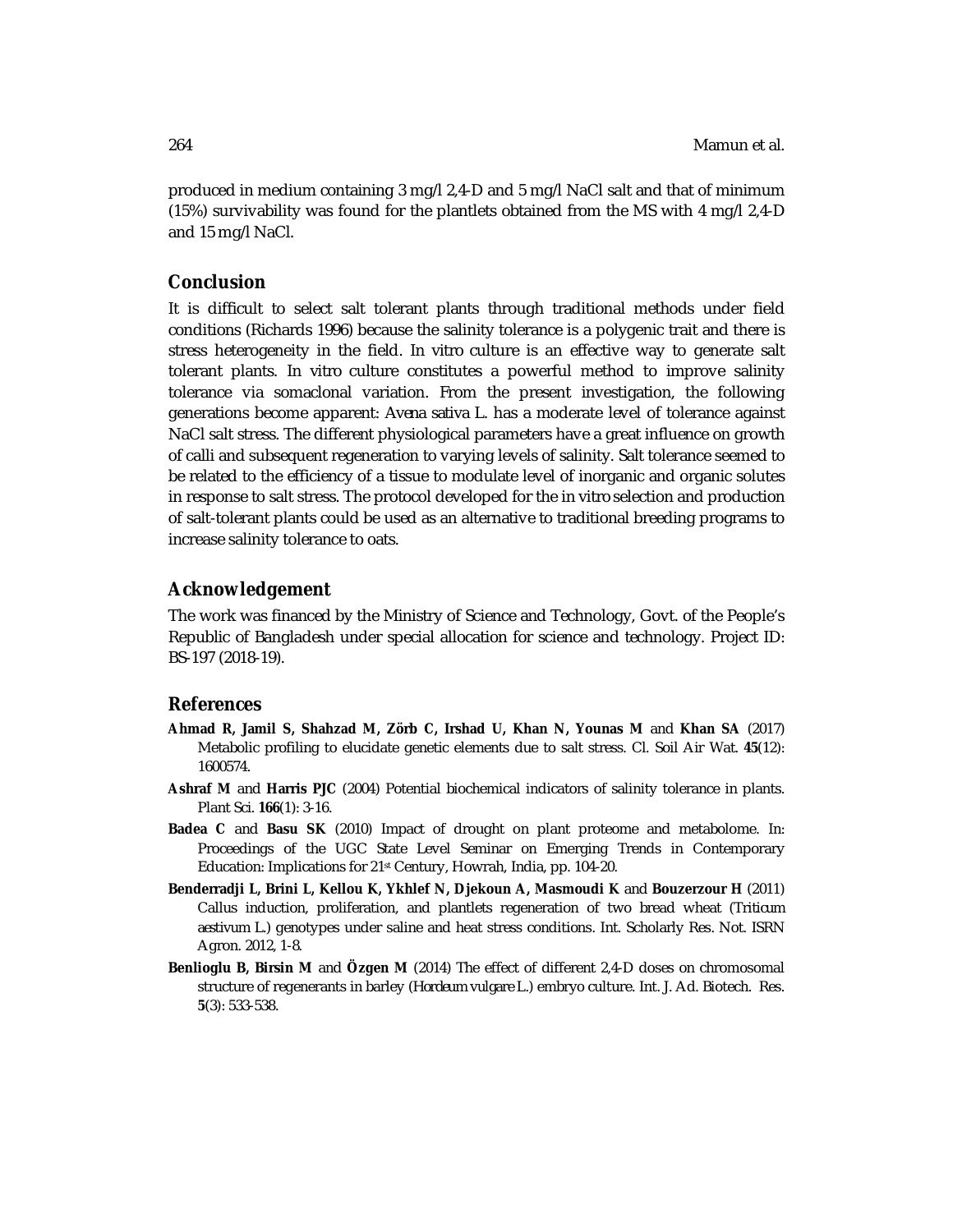- **Bregitzer P, Dahleen LS** and **Campbell RD** (1998) Enhancement of plant regeneration from embryogenic callus of commercial barley cultivars. Plant Cell Rep. **17**(12): 941-945.
- **El-Enany AE** (1997) Shoot regeneration and protein synthesis in tomato tissue cultures. Biol. Plantarum. **39**(2): 303-308.
- **Elmaghrabi AM, Ochatt S, Rogers HJ** and **Francis D** (2013) Enhanced tolerance to salinity following cellular acclimation to increasing NaCl levels in *Medicago truncatula*. Plant Cell Tiss. Org. Cult. **114**(1): 61-70.
- **El-Meleigy EA, Gabr MF, Mohamed FH** and **Ismail MA** (2004) Responses to NaCl salinity of tomato cultivated and breeding lines differing in salt tolerance in callus cultures. Int. J. Agric. Biol. **6**: 19-26.
- **Gless C, Lorz H** and **Jahne-Gartner A** (1998) Establishment of a highly efficient regeneration system from leaf base segments of oat (*Avena sativa* L.). Plant Cell Rep. **17**(6): 441-445.
- **Gomez KA** and **Gomez AA** (1984) Statistical procedures in agricultural research (2nd Ed.). Paperback, New York. p. 680.
- **Gonzälez JM, Friero E and Jouve N** (2001) Influence of genotype and culture medium on callus formation and plant regeneration from immature embryos of *Triticum turgidum* Desf. cultivars. Plant Breed. **120**(6): 513-517.
- **Hanin M, Ebel C, Ngom M, Laplaze L** and **Masmoudi K** (2016) New insights on plant salt tolerance mechanisms and their potential use for breeding. Fron. in Plant Sci. **7**: 1787.
- Hussain K, Majeed A, Nawaz K, Khizar HB and Nisar MF (2009) Effect of different levels of salinity on growth and ion contents of black seeds (*Nigella sativa* L.). Curr. Res. J. Biol. Sci. **1**(3): 135-138.
- **IWM** (2014) Salinity in the south west region of Bangladesh. Institute of Water Modeling, Bangladesh.
- **Karp A, Steel SH, Parmar S, Jones MGK, Shewry PR** and **Breiman A** (1987) Relative stability among barley plants regenerated from cultured immature embryos. Genome **29**(3): 405-412.
- **Mercado JA, Marıa AS, Silvia JB, Rosa PQ, Fernando PA** and **Miguel AQ** (2000) Assessment of *in vitro* growth of apical stem sections and adventitious organogenesis to evaluate salinity tolerance in cultivated tomato. Plant Cell Tiss. Organ Cult. **62**(2): 101-106.
- **Nawaz MF, Gul S, Tanvir MA, Akhtar J, Chaudary S** and **Ahmad I** (2016) Influence of NaClsalinity on Pb-uptake behavior and growth of River Red gum tree (*Eucalyptus camaldulensis*  Dehnh.). Turk. J. Agric. For. **40**: 425-432.
- **Panta S, Flowers T, Lane P, Doyle R, Haros G** and **Shabala S** (2014) Halophyte agriculture: Success stories. Environ. Expt. Bot. **107**: 71-83.
- **Piwowarczyk B, Tokarz K** and **Kamińska I** (2015) Responses of grass pea seedlings to salinity stress in *in vitro* culture conditions. Plant Cell Tiss. Organ Cult. **124**(2): 227-240.
- **Rai MK, Kalia RK, Singh R, Gangola MP** and **Dhawan AK** (2011) Developing stress tolerant plants through *in vitro* selection– an overview of the recent progress. Environ. Exp. Bot. **71**(1): 89-98.
- **Redha A** and **Islam SMS** (2010) Effect of selected stress factors on androgenesis of wheat (*Triticum aestivum* L.). Kuwait J. Sci. Eng. **37**(1A): 127-138.
- **Richards RA** (1996) Defining selection criteria to improve yield under drought. Plant Growth Regul. **20**(2): 157-166.